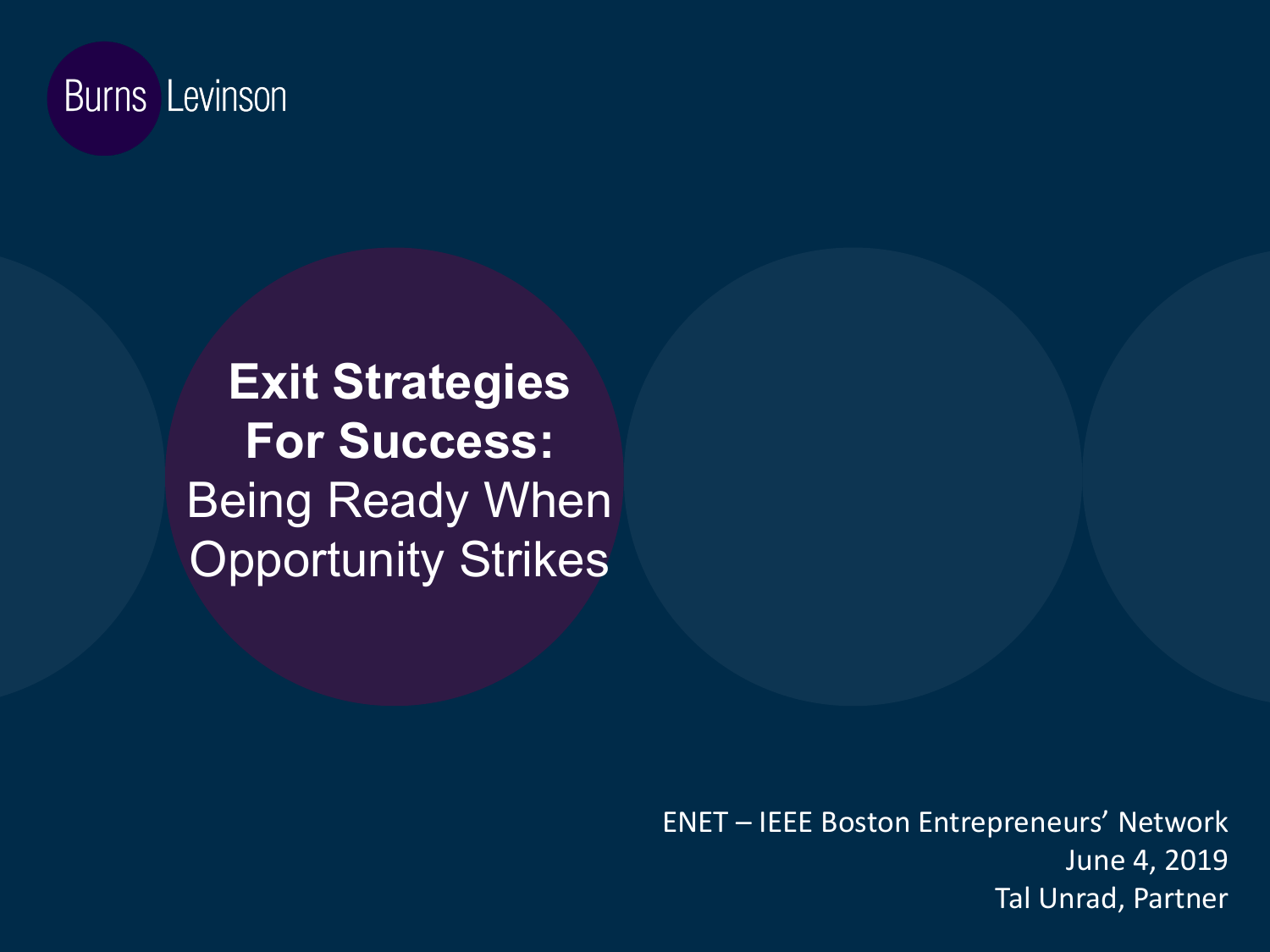# Burns & Levinson LLP

- Burns & Levinson is a full service law firm in Boston, MA
- We have a focus on entrepreneurial companies in technology, life sciences, medical devices, software, energy/cleantech, and healthcare, etc.
- Our specialty practices include: finance, securities, tax, IP, labor, employment & employee benefits, and real estate
- We host an Innovation Program for promising start-ups in their pre-funding stage

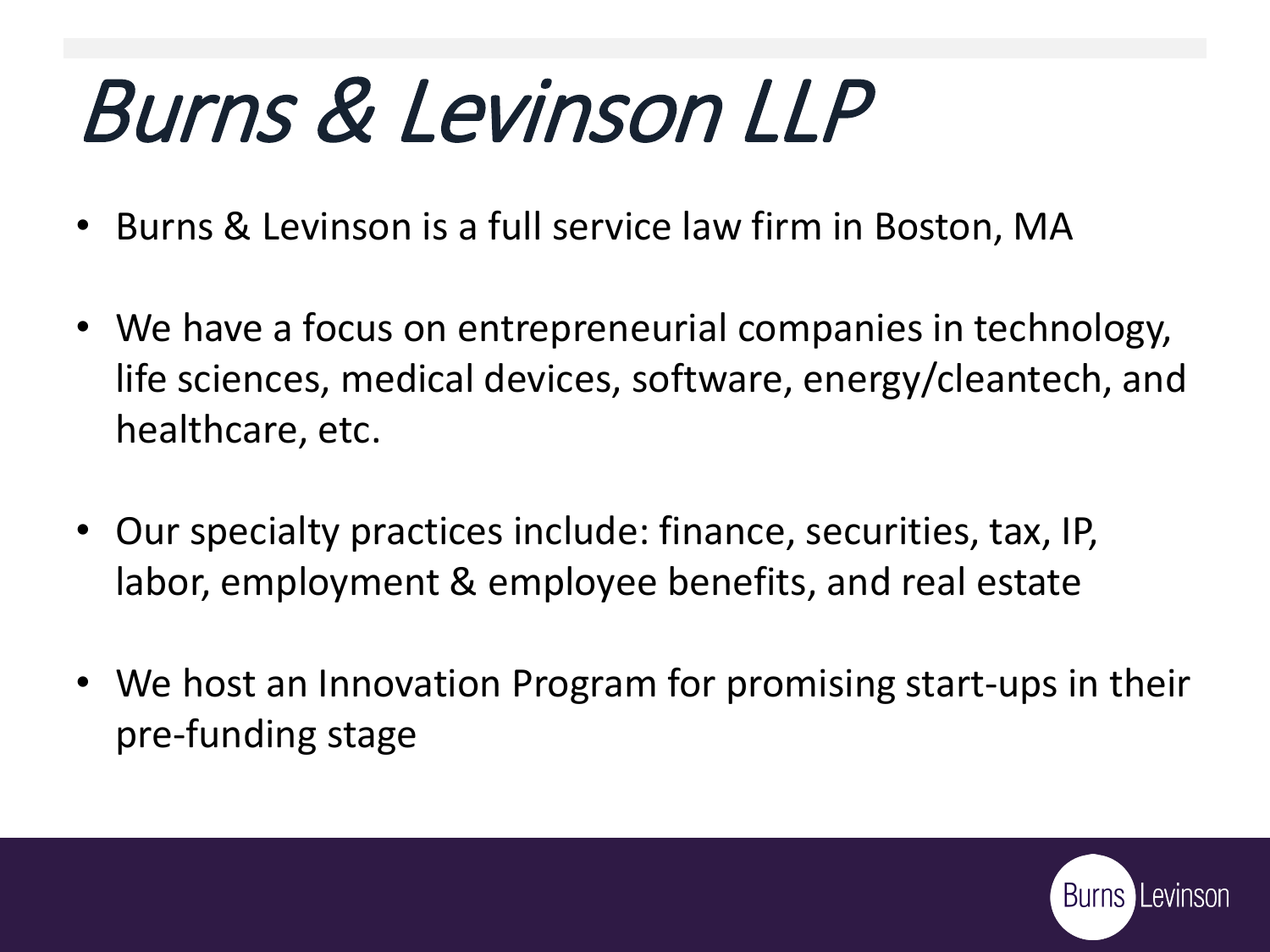# Consider your Exit options

"Exit" Options:

- Passing the business to a successor(s)
- Strategic sale
- Sale or majority/minority investment to a financial backer
- Initial Public Offering
- **Liquidation**

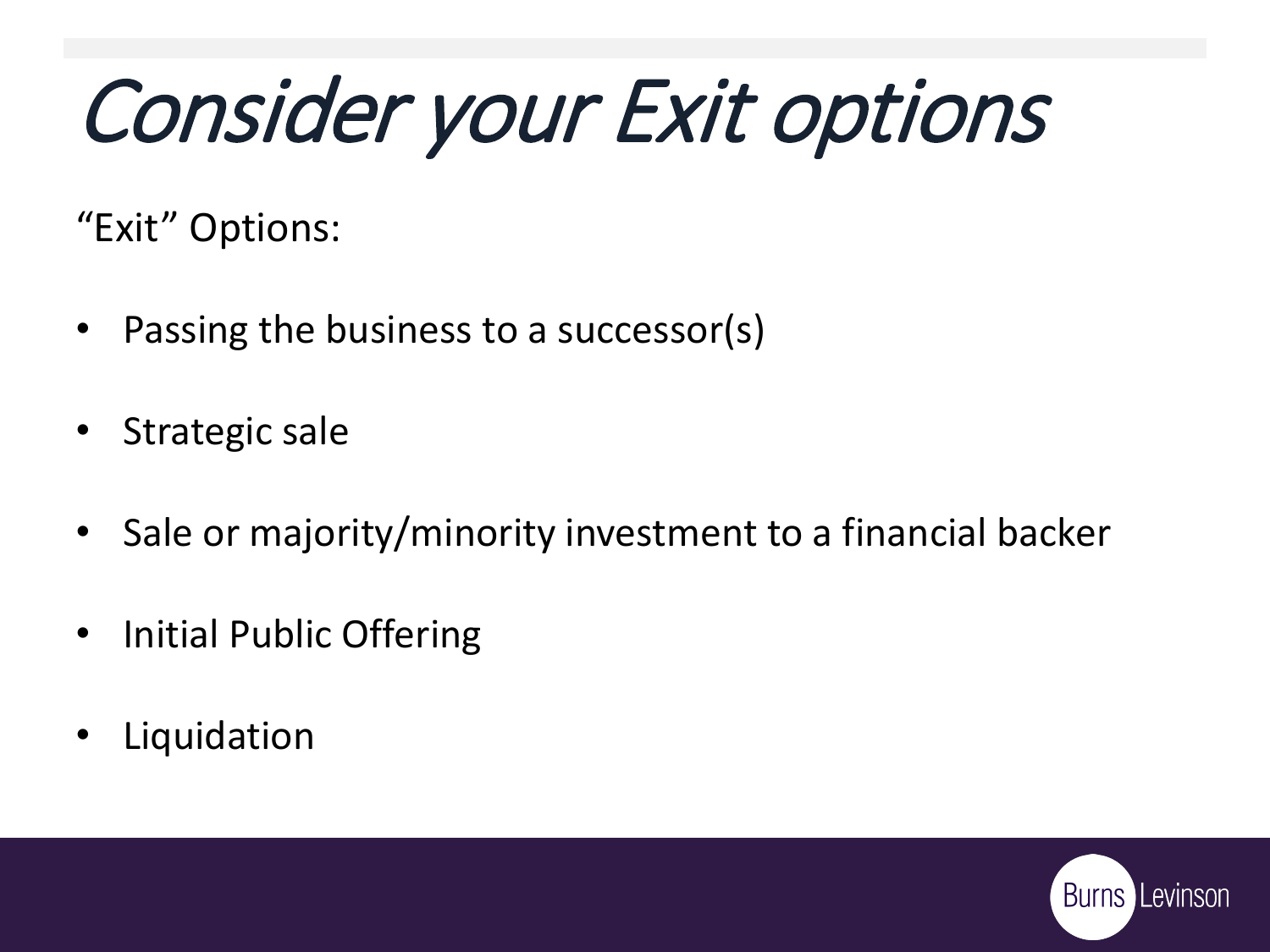# What's your Timeline?

What do you hope to accomplish:

- Develop a new technology?
- Commercialize your technology?
- Develop your business?
- Lead the industry?
- Rule the world?

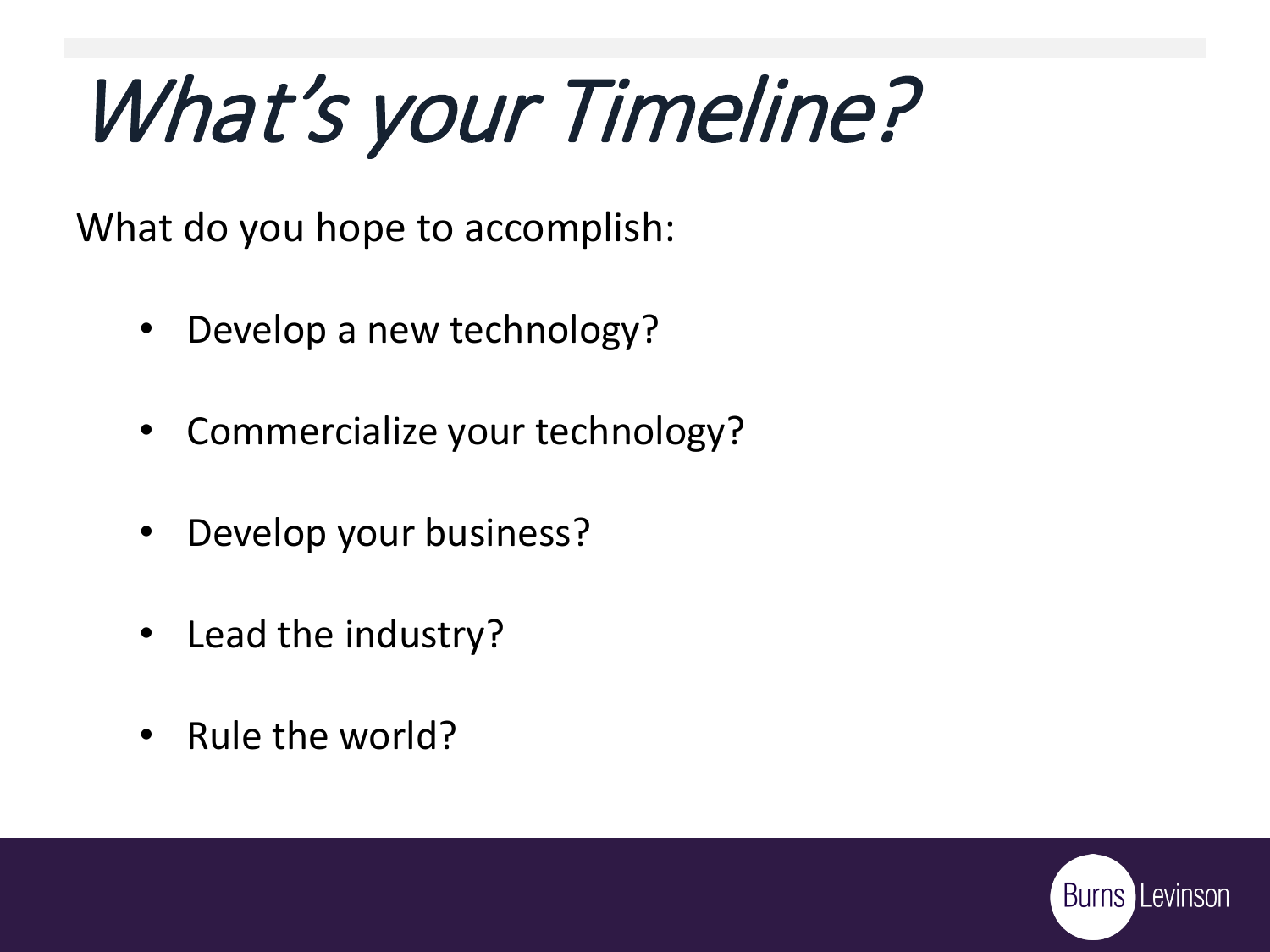## Entrance Considerations

What initial decisions will help support your exit strategy:

- Who do you need on-board with your strategy?
- What will derail your strategy?
- Entity Choice everyone loves a Delaware LLC
- Do you need a specific tax strategy?
- What might trigger your exit?

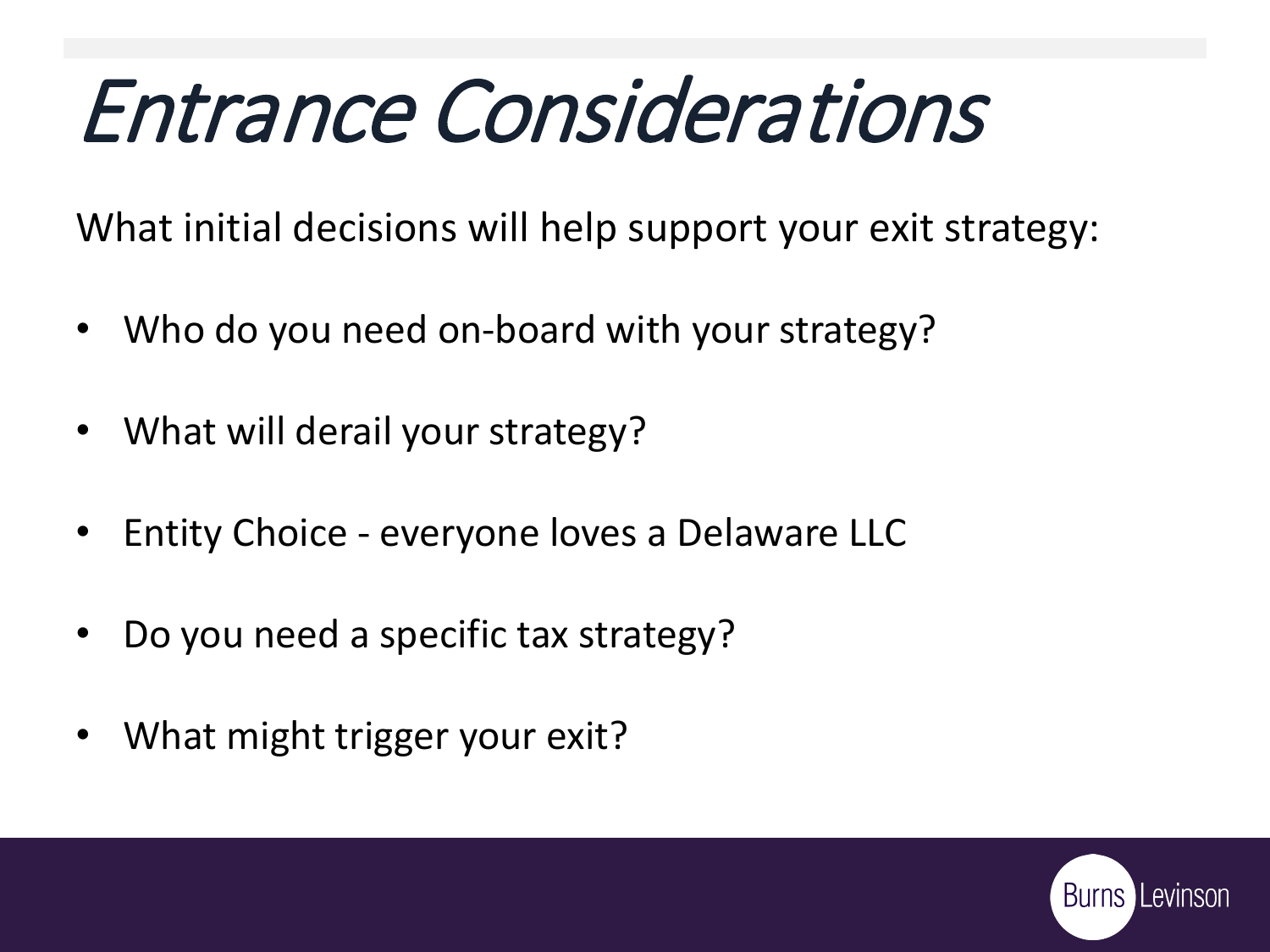### Being ready when opportunity knocks

Investors and acquirers will be looking for certain information and records:

- After about a year, engage a qualified accountant to keep your financials and advise your business
- Get your intellectual property properly registered
- Keep a record of your company's decisions, activities, contracts and relationships
- Have a network of trusted advisors

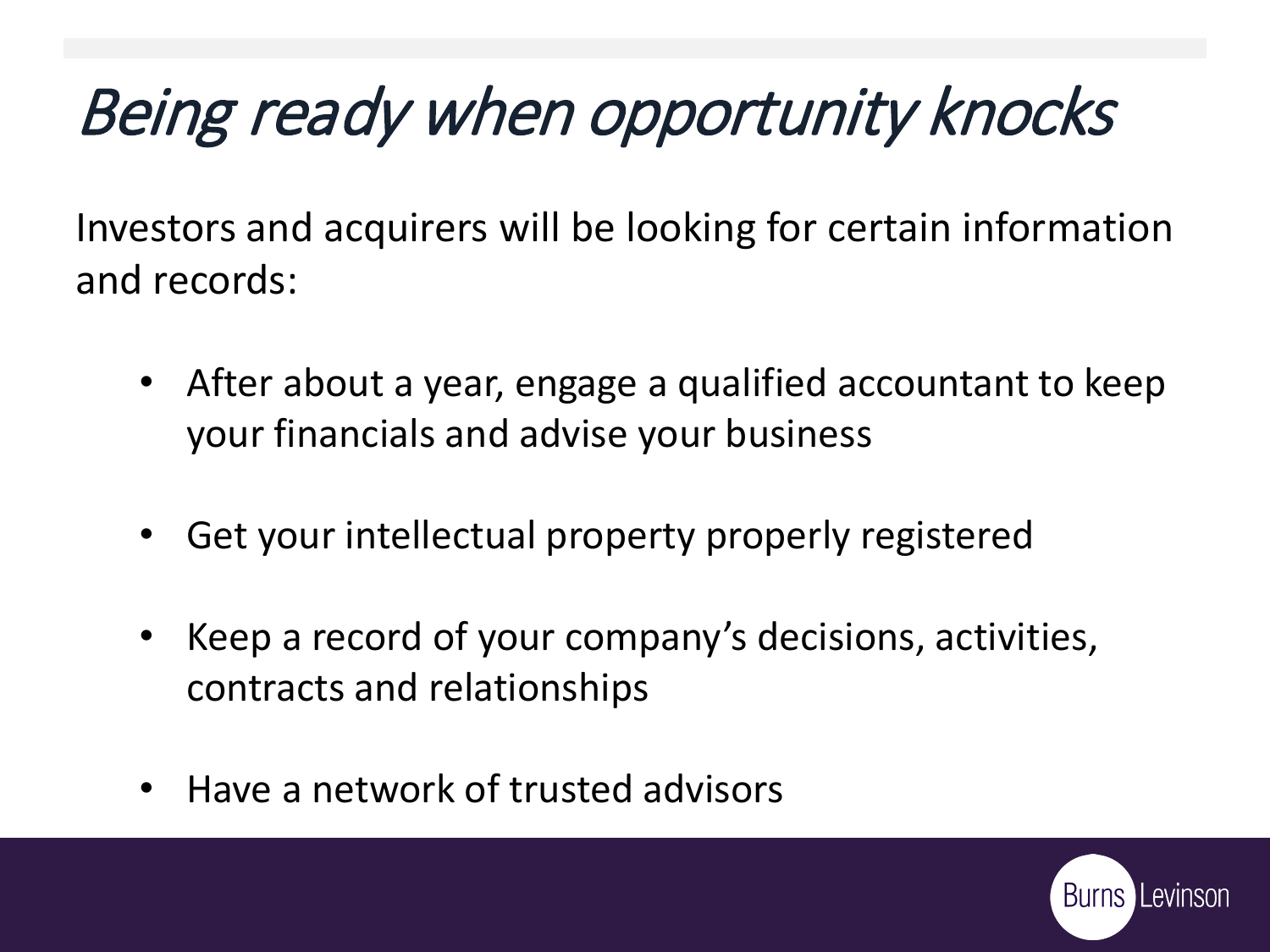# Getting through the Process

- Don't go it alone involve your internal and external advisors and networks early on
- Know your business's value and maximize it
- Know your value and maximize it
- Know where you want to be for yourself and your loved ones